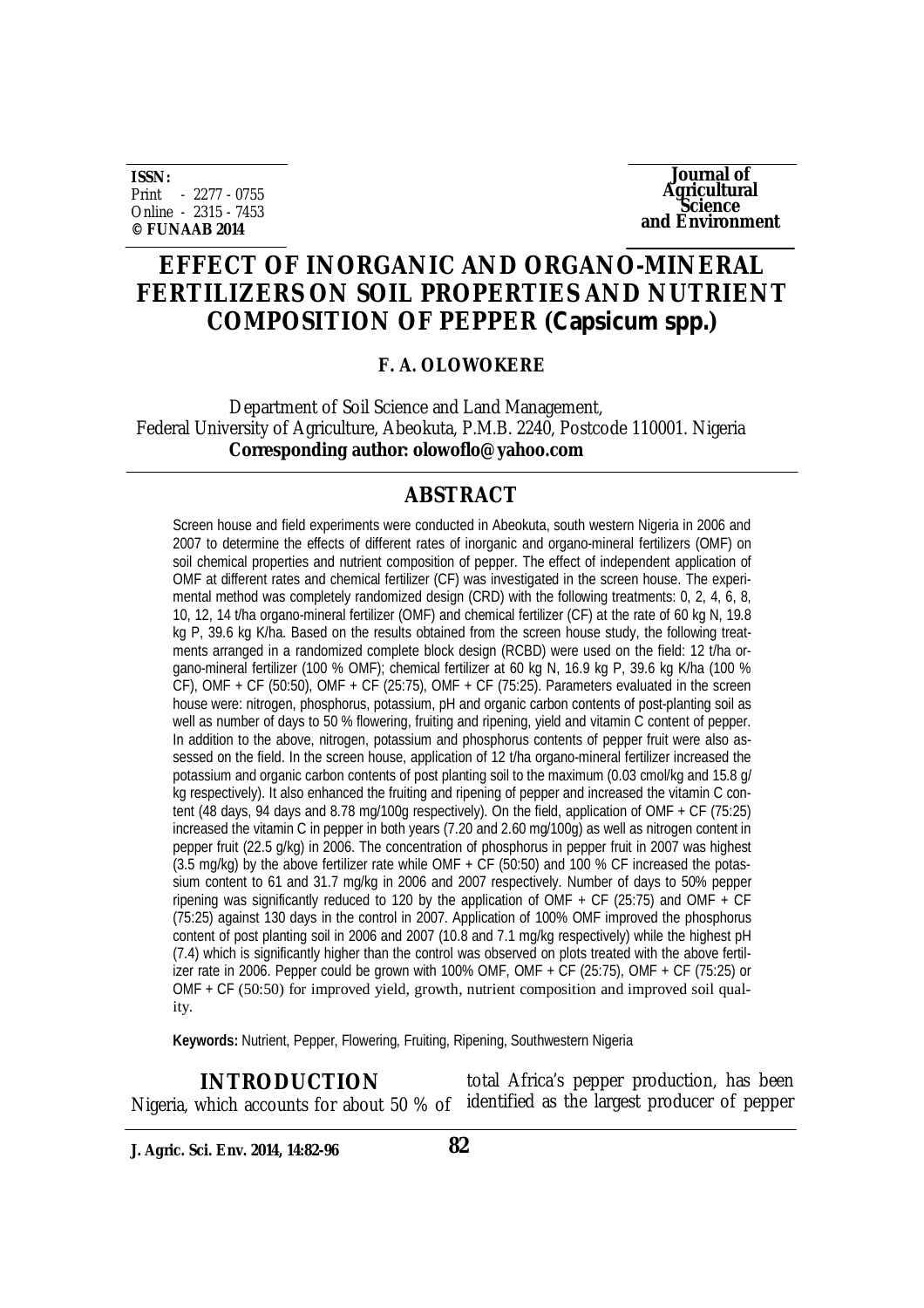in the continent (Adamu *et al.,* 1994). Pepper production is largely dependent on the use of inorganic fertilizers (Bosland and Vostava, 2000), however, the use of inorganic fertilizer has been reported to cause soil acidification, reduced soil organic matter content and soil physical degradation (Avery, 1995, Doran *et al.,* 1996). Using organic manure, high rate of 30 t/ha has been recommended for increased crop production (Kekong *et al.,* 2010). Thus sufficient quantities could not be easily sourced to satisfy the requirements of crops grown on fragile, low nutrient and organic matter level Nigeria soils (Chude, 1999). In addition, it has been established that neither inorganic fertilizer nor organic manure can solely supply all the nutrients and other conditions of growth for producing crops that can feed Nigeria's population (Uvobisere and Elemo, 2000). Hence, there is the need for research to arrive at alternatives to boost crop production. Organo mineral fertilizer, comprising organic manure fortified with mineral fertilizer, constitute an alternative that has not been adequately exploited especially as it affects pepper production. Using organomineral fertilizer, there is the reduction in the quantities of organic manure and chemical fertilizer needed for optimum crop production. Therefore, there is the need for evaluation of commercially produced organo-mineral fertilizers with a view to finding out if the combination is in the right proportion capable of addressing the problem of bulkiness. The objective of this experiment was to determine the effect of pacesetter organo-mineral and chemical fertilizers and their combinations on the chemical properties, growth, yield and quality of pepper.

## **MATERIALS AND METHODS** *Screen house experiment*

The screen house study was carried out in the College of Plant Science and Crop Production, Federal University of Abeokuta, Nigeria. Pepper nursery was prepared by filling a wooden box with length 3 m, breadth 2 m, and depth of 2 m with topsoil and broadcasting pepper seeds. Water (500 mls) was applied every other day till 3 weeks after planting when watering was done daily, weeds were removed with hand. At 4 weeks after nursery establishment, twenty one liter buckets perforated at the bottom and with saucers were filled with fifteen kilogram top soil, treatments applied were: organo mineral fertilizer obtained from Pace setter organomineral fertilizer plant, Bodija, Ibadan at the rate of 0, 2, 4, 6, 8, 10, 12 and 14 t/ha. Pepper seedlings were transplanted at 6 weeks after nursery establishment, chemical fertilizer at the rate of 60 kg N, 19.8 kg P and 39.6 kg K/ha was applied at one week after transplanting. The experiment was arranged in a Randomized Complete Block Design (RCBD) and replicated four times. The numbers of days to 50 % flowering, fruiting and ripening were observed by counting the number of days from pepper planting to the day three out of six plants per treatment flowered, fruited and ripened. Pepper fruits were harvested for vitamin C determination.

At the end of the experiment, soil in each pot was pulverized and sampled, these were air dried and sieved with 2 mm and 0.5 mm sieves for the analysis of nitrogen, phosphorus, potassium, pH and organic carbon.

**Field Experiment**: The field experiment was carried out at the Teaching and Research Farm of the Federal University of Agriculture, Abeokuta (latitude 7° 17´ N and longitude 3° 26´ E), Nigeria. The area has two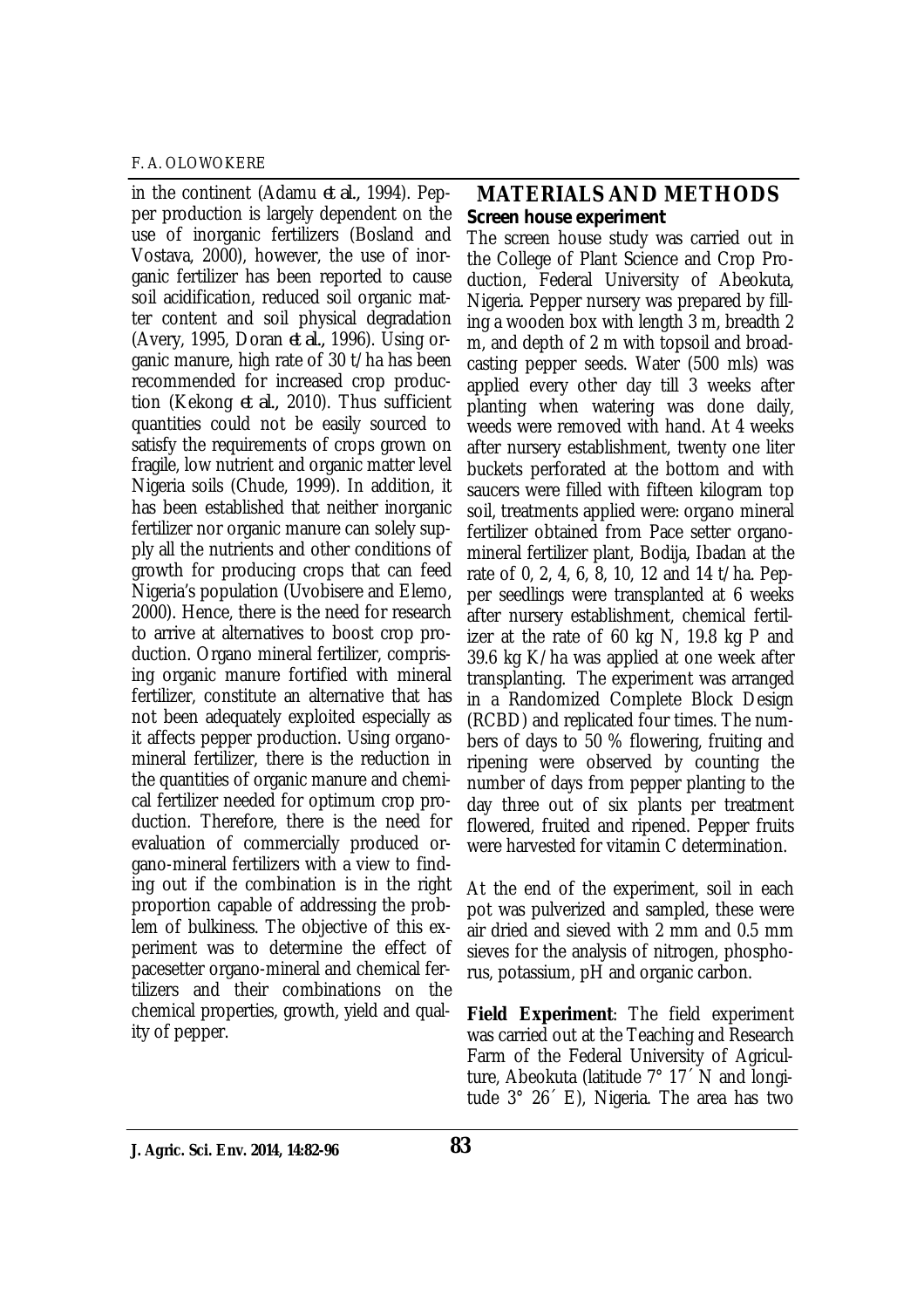distinct seasons; the wet season (April – September) and dry season (November – March). Alfisols dominate the landscape while Inceptisols and Entisols could be found at the lower slope position (Ahn, 1970). Pepper seeds (*Capsicum frutescens*) were sown in the nursery by breaking soil clods and broadcasting on a 4 m x 4 m plot. This was adequately watered and mulched. The mulching material was removed at two weeks after planting and a shed was erected on the seedlings to prevent them from direct raindrops and sunshine effects. At five weeks after planting, the seedlings were hardened up by gradually removing the shed.

The experimental site was mechanically cleared. Pre-planting soil  $(0 - 15$  cm) was collected with the aid of a soil auger for routine analysis. Plots, 10 m x 5 m dimensions were marked with pegs. There were six plots in a row and these were replicated three times. Treatments applied were: control (no fertilizer); 12 t/ha (24 kg /plot) organo-mineral fertilizer (100 % OMF); 60 kg N, 19.8 kg P and 39.6 kg K/ha (260.86g urea, 440g SSP, 158.4 g KCl/plot) (100%  $CF$ ); OMF + CF (50:50) (12 kg OMF + 130.43g urea, 220g SSP, 79.2g KCl/plot); OMF + CF (25:75) (6kg OMF + 195.64g urea, 330g SSP, 118.8g KCl/plot); OMF + CF (75:25) (18kg OMF + 65.21g urea, 110g SSP, 39.6g KCl/plot). Treatments were arranged using Randomized Complete Block Design (RCBD) with three replicates. Combination of organo-mineral and chemical fertilizers were applied at two weeks before pepper seedling transplanting by broadcasting and thorough mixing with the topsoil (0 – 15 cm layer), chemical fertilizer was applied one week after transplanting. At six weeks after planting, pepper seedlings were transplanted at the rate of two seedlings per

hole and spacing of 1m x 0.5m on the 17th of June and 26th of May in 2006 and 2007 respectively. Pest infestation was controlled by spraying 2.5 KARATE EC (active ingredient: lambda- cychlothrin 50 g/l) at the rate of 400 ml/ha with the aid of a knapsack sprayer, this was done one week after transplanting and during flower initiation stage. Weed was manually controlled at four and eight weeks after transplanting.

**Data collection**: In addition to the parameters observed in the screen house, pepper fruits were analyzed for nitrogen, phosphorus and potassium concentrations. Ten plants were tagged at the middle of each plot for data collection. Data collected were: the number of days to 50 % flowering, fruiting and ripening of the tagged plants. Fruits from the plants were also harvested for yield, nitrogen, phosphorus, potassium and vitamin C concentration determinations.

Top soil samples were collected at four points from each plot with the aid of a soil auger, these were composited, air dried and sieved with 2 mm and 0.5 mm sieves for pH, nitrogen, phosphorus, potassium and organic carbon determination.

Determination of vitamin C content in pepper fruit was carried out by homogenizing 10 g of green pepper fruit sample in 100 ml of metaphosphoric acid, the mixture was filtered and the filtrate titrated with 2, 4, 6- Dichlorophenol-indophenol solution to a rose pink end point (Boyer, 1993).

Determination of nitrogen, phosphorus and potassium concentrations in pepper fruits was done by oven drying the fruits at 60º C to constant weight before milling and total Nitrogen in sample was determined by Kjeldahl method. Phosphorus and potassium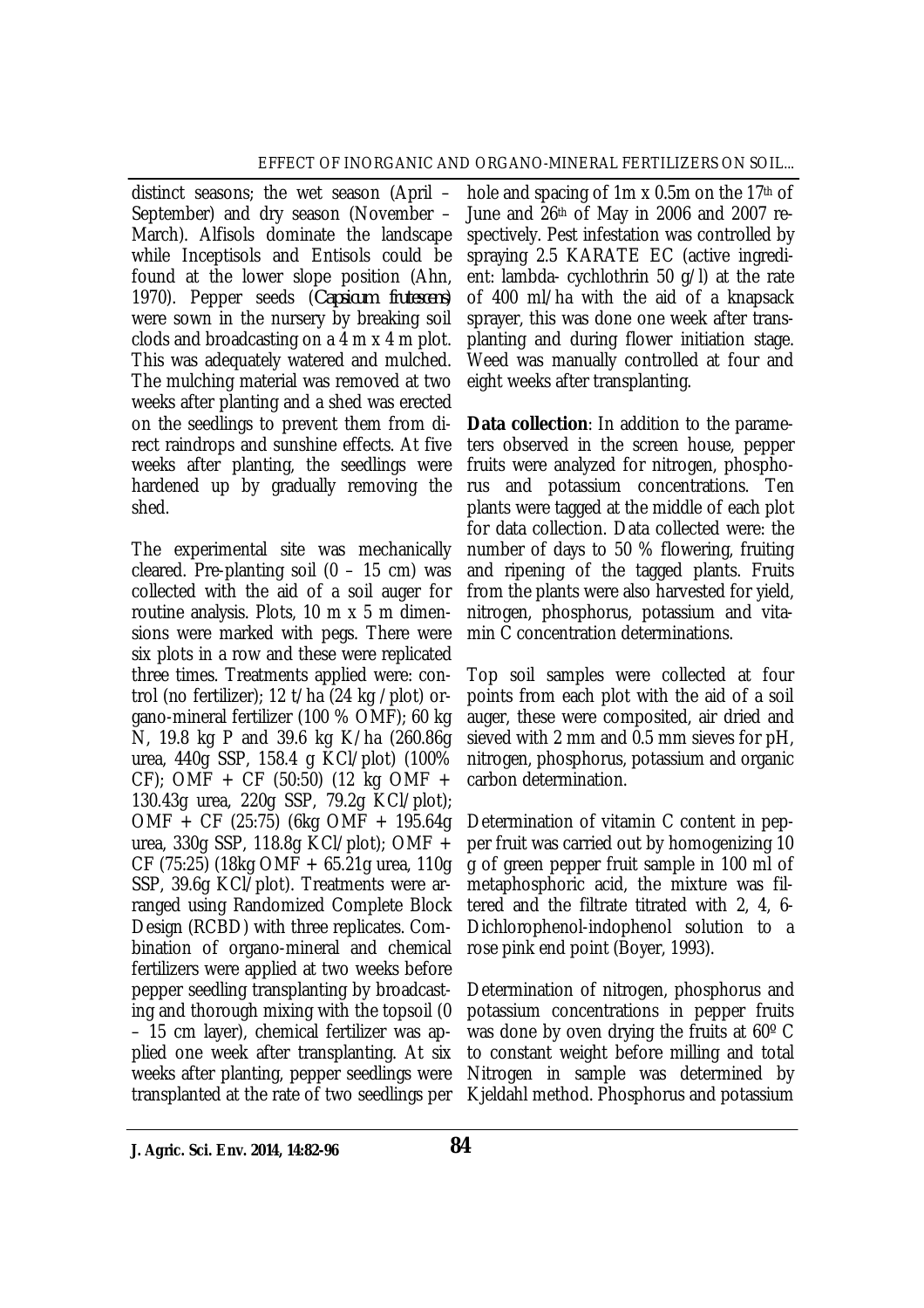were determined by dry ashing the sample in a furnace at 500º C, the ashed sample was washed with 1N HCl and filtered. Phosphorus was determined by vanado-molybdate method while potassium was read on a flame photometer (corning 410 model) (IITA, 1979).

Soil Analysis: pH was determined with the aid of glass electrode pH meter (Mclean, 1982), organic carbon by wet oxidation Walkley- Black method (Nelson and Sommers 1996), nitrogen by Kjeldahl method (Bremner 1965) phosphorus by Bray 1 method (Bray and Kurtz 1945), and potassium by flame photometry (Jackson 1964).

Data collected was subjected to the Analysis of Variance (ANOVA) using the Statistical Analysis Systems package (SAS Institute

1990) and means were separated using Duncan's Multiple Range Test (DMRT) at 5% probability level.

#### **RESULTS AND DISCUSSION** *Pre-planting Soil and Fertilizer Characteristics*

The chemical and physical characteristics of the soil used for this study before planting is shown in Table 1. The pH was neutral, organic carbon, nitrogen, phosphorus and potassium contents were low (Sobulo and Osiname, 1981; Adeoye and Agboola, 1985). This showed the need for fertilizer application on the soil for maximum crop yield. Textural class was sandy loam. The organomineral fertilizer used for the experiment was slightly alkaline, organic carbon content was medium, nitrogen, phosphorus and potassium contents were low (Table 1).

| Property              | Soil                          | Organo-mineral fertilizer |  |  |
|-----------------------|-------------------------------|---------------------------|--|--|
|                       |                               | Value                     |  |  |
| pH (1:1 H2O)          | 7.1                           | 7.93                      |  |  |
| Organic carbon (g/kg) | 8.0                           | 20.0                      |  |  |
| Phosphorus (mg/kg)    | 4.5                           | 0.01                      |  |  |
| Total Nitrogen (g/kg) | 0.8                           | 5.0                       |  |  |
| Potassium (mg/kg)     | 0.01                          | 0.15                      |  |  |
| Calcium (cmol/kg)     | 3.32                          | 0.06                      |  |  |
| Magnesium (cmol/kg)   | 2.40                          | 57.5                      |  |  |
| Sodium (cmol/kg)      | 0.15                          | 0.14                      |  |  |
|                       | <b>Particle Size Analysis</b> |                           |  |  |
| Sand $(\%)$           | 85.8                          |                           |  |  |
| Silt $(\%)$           | 3.6                           |                           |  |  |
| Clay(%)               | 10.6                          |                           |  |  |
| <b>Textural Class</b> | Sandy Ioam                    |                           |  |  |

## **Table** 1**: Pre-planting soil and Organo-mineral Fertilizer characteristics**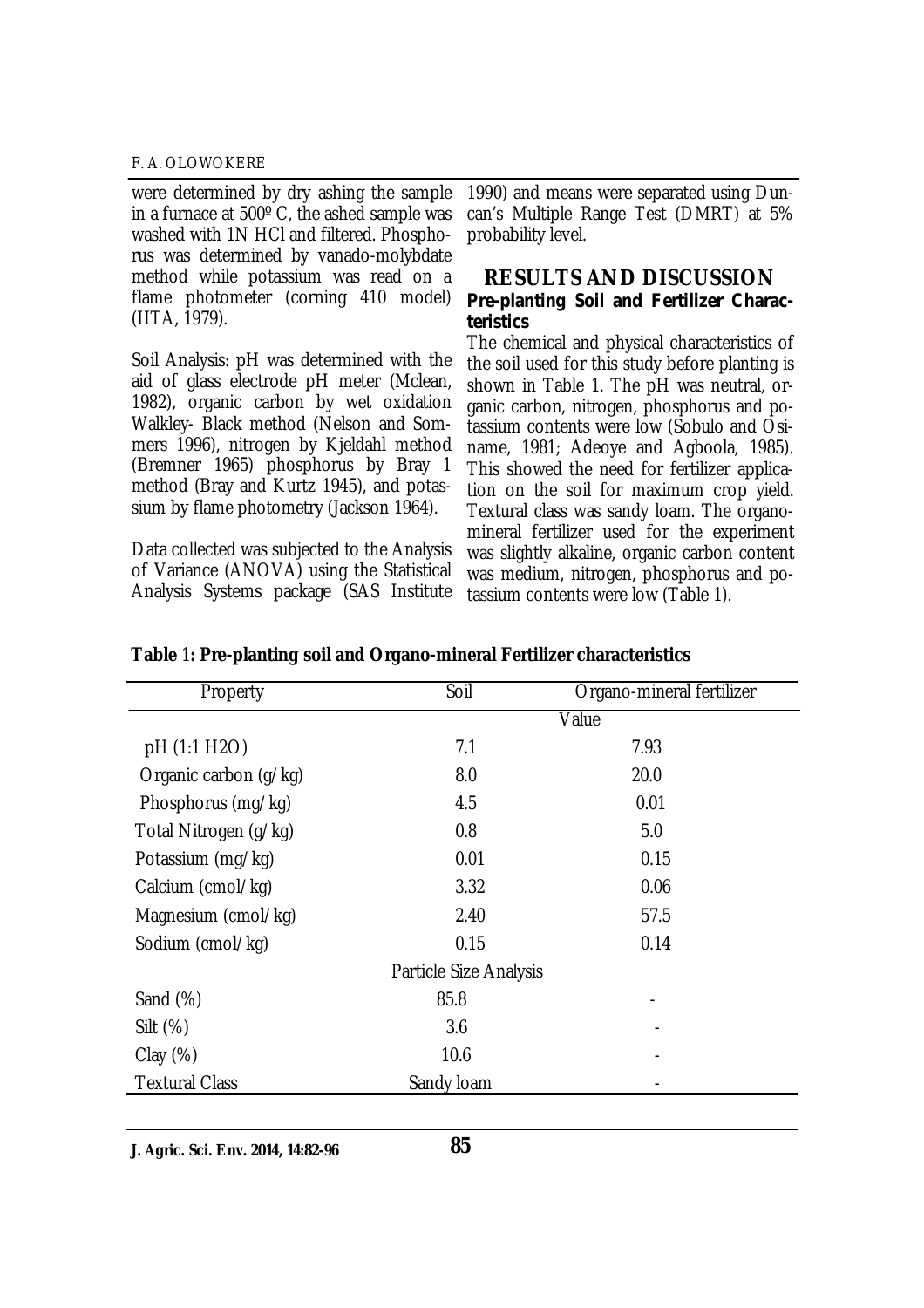#### EFFECT OF INORGANIC AND ORGANO-MINERAL FERTILIZERS ON SOIL...

*Screen house experiment* 

*Flowering, fruiting and ripening of pepper:* Table 2 shows the number of days to 50 % flowering, fruiting and ripening of pepper fruits as influenced by inorganic and organo-mineral fertilizers in the screen house. Application of organo-mineral fertilizer at the rate of 6, 8, 10, 12, 14 t/ha and inorganic fertilizer significantly (P<0.05) reduced the number of days to 50 % flow-

ering and fruiting compared to plants without fertilizer. Plants with the application of inorganic fertilizer flowered earlier (44 days) while fruiting was significantly (P<0.05) enhanced compared to the control by fertilizer application with the exception of OMF at 2 and 4 t/ha. Minimum number of days (94) to 50 % ripening was observed in plants with the application of 12t/ha organo-mineral fertilizer.

#### **Table 2: Effect of chemical and different rates of organo-mineral fertilizers on the number of days to 50% flowering, fruiting and ripening of pepper fruits in the Screen house**

| Treatment /ha                         | Number of days to<br>50 % flowering | Number of days to<br>50 % fruiting | Number of days to<br>50 % ripening |
|---------------------------------------|-------------------------------------|------------------------------------|------------------------------------|
| Control                               | 53a                                 | 62a                                | 111a                               |
| OMF $@2t$                             | 52ab                                | 60ab                               | 102abc                             |
| OMF $@4t$                             | 52ab                                | 60ab                               | 102abc                             |
| OMF $@$ 6t                            | 48c                                 | 54b                                | 103abc                             |
| OMF $@8t$                             | 48c                                 | 54 <sub>b</sub>                    | 108ab                              |
| OMF @10t                              | 47cd                                | 52c                                | 96с                                |
| OMF @12 t                             | 47cd                                | 48c                                | 94c                                |
| OMF@ 14 t                             | 47cd                                | 51c                                | 101abc                             |
| CF@ 60 kg N, 16.9 kg P<br>& 39.6 kg K | 44d                                 | 53 <sub>bc</sub>                   | 100 <sub>bc</sub>                  |

Means followed by the same letter(s) in a column are not significantly different from each other at  $P > 0.05$ 

OMF – Organo-Mineral Fertilizer CF- Chemical Fertilizer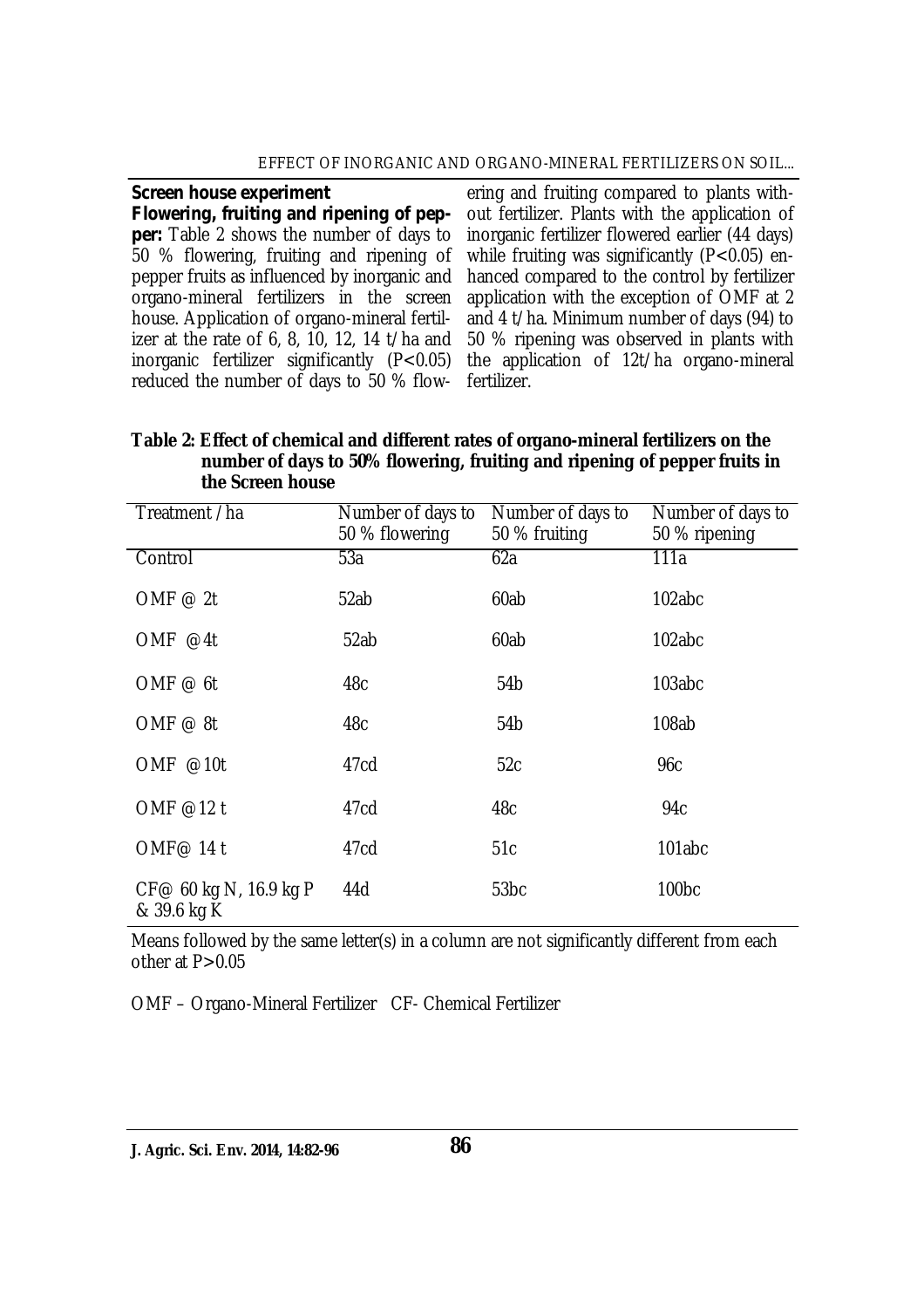This is similar to the findings of Javanmardi (2012); Liu and Liu (2012) who reported that the fruit set and ripening and maturity of pineapple were promoted by the application of organic fertilizer. The minimum number of days to flowering observed in plants treated with inorganic fertilizer was due to the immediate release of nutrients characteristic of inorganic fertilizers, nutrients contained in organic fertilizers are reported not to be immediately made available to plants after application (Bi et al., 2010). Also, pepper plants benefited nutritionally from the gradual release of nutrients from OMF (SadiqueShaik and Patil, 2013), this is evident by the minimum number of days to pepper fruit ripening observed on plants treated with 10 and 12 t/ha OMF, additionally the high rate of OMF (10 and 12 t/ha) was as a result of the low nutrient status of the soil used for the experiment whereby a high fertilizer rate would be required for pepper production (Delahaut and Newenhouse, 1997).

**Vitamin C content:** The application of organo-mineral fertilizer at 6, 8, 10 and 12 t/ha significantly ( $p < 0.05$ ) promoted the vitamin C content of pepper fruits over the control. The highest value (8.78 mg/100g) was observed on pepper fruits treated with 12 t/ha organo-mineral fertilizer followed by this was pepper fruits treated with 10 t/ha organo-mineral fertilizer (7.50 mg/100g), the least value (4.42 mg/100g) was observed on pepper fruits without fertilizer application (Table 3). Similar results were observed by Hassan et al., (2012) and Chaturvedi and Kumar (2012) who reported that organic fertilizer improved the vitamin C contents of *Cosmos caudetus* and tomato respectively. The effect of inorganic and organo-mineral fertilizers on the chemical properties of post planting soil in the screen house is shown in Table 4. Fertilizer application significantly  $(P<0.05)$  increased the nitrogen  $(N)$  content above the control plot.

| Treatment/ha              | Vitamin C (mg/100g) |  |
|---------------------------|---------------------|--|
| Control                   | 4.42b               |  |
| OMF $@2t$                 | 6.21ab              |  |
| OMF $@4t$                 | 6.50ab              |  |
| OMF $@6t$                 | 7.22a               |  |
| OMF $@8t$                 | 7.33a               |  |
| OMF @ 10 t                | 7.50a               |  |
| OMF @ 12 t                | 8.78a               |  |
| OMF @ 14 t                | 6.21ab              |  |
| CF @ 60 kg N, 16.9 kg P & | 6.39ab              |  |
| 39.6 Kg K                 |                     |  |

**Table 3: Vitamin C content of pepper as influenced by inorganic and Organ mineral fertilizers in the Screen house**

Means followed by the same letters in a column are not significantly different from each other at  $P > 0.05$ 

OMF – Organo-mineral Fertilizer CF – Chemical Fertilizer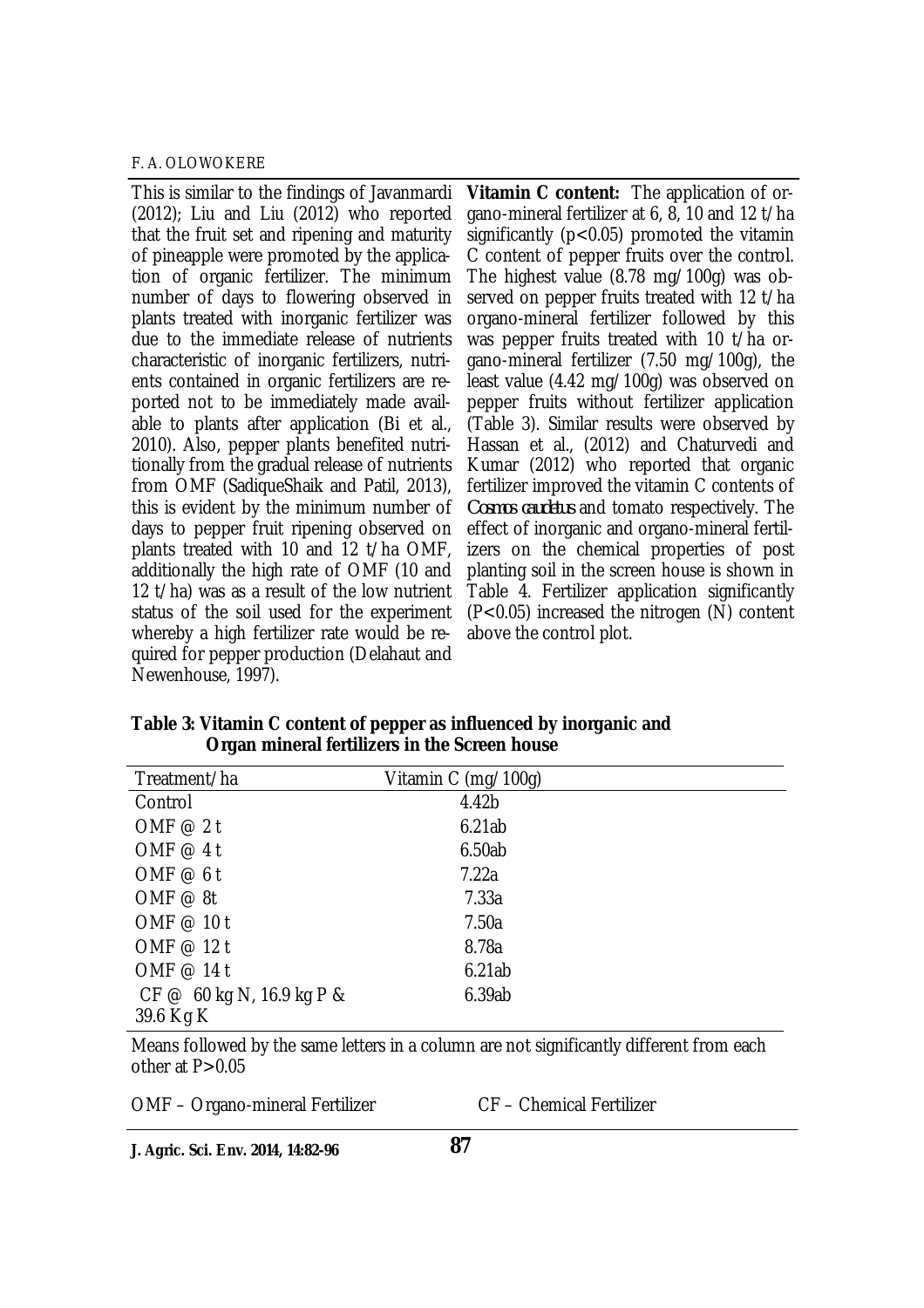|                                        | . <u>.</u>         |                            |                      |                   |                    |
|----------------------------------------|--------------------|----------------------------|----------------------|-------------------|--------------------|
| Fertilizer treatment/<br>ha            | Nitrogen<br>g/kg   | <b>Phosphorus</b><br>mg/kg | Potassium<br>cmol/kq | $pH(H_20)$        | OC.<br>g/kg        |
| Control                                | 0.8d               | 4.2e                       | 0.02ab               | 7.10 <sub>b</sub> | 11.7c              |
| OMF $@2t$                              | 1.6 <sub>b</sub> c | 4.4 <sub>de</sub>          | 0.02ab               | 7.28ab            | 13.7abc            |
| OMF $@4t$                              | 1.7ab              | 4.8 <sub>de</sub>          | 0.02ab               | 7.26ab            | 14.1ab             |
| OMF $@6t$                              | 1.9a               | 4.0e                       | 0.01 <sub>b</sub>    | 7.24ab            | 14.2ab             |
| OMF $@8t$                              | 1.5c               | 6.2de                      | 0.02ab               | 7.26ab            | 14.3ab             |
| OMF @ 10 t                             | 1.7ab              | 7.0 <sub>bc</sub>          | 0.02ab               | 7.30a             | 14.6ab             |
| OMF @ 12 t                             | 1.9a               | 8.3ab                      | 0.03a                | 7.30a             | 15.8a              |
| OMF @ 14 t                             | 1.6 <sub>b</sub> c | 7.6ab                      | 0.02ab               | 7.21ab            | 14.5ab             |
| CF @ 60 kg N, 16.9<br>kg P & 39.6 kg K | 1.7ab              | 9.0a                       | 0.01 <sub>b</sub>    | 7.09ab            | 12.3 <sub>bc</sub> |

# EFFECT OF INORGANIC AND ORGANO-MINERAL FERTILIZERS ON SOIL...

**Table 4: Effect of inorganic and organo-mineral fertilizers on the chemical properties of post planting soil in the screen house**

Means followed by the same letters in a column are not significantly different from each

other at  $P > 0.05$ 

OMF – Organo-mineral Fertilizer CF – Chemical Fertilizer

fertilizer application: OMF at 6 and 12 t/ha  $>$  OMF at 4 and 10 t/ha, CF  $>$  OMF at 2 and 4 t/ha  $>$  OMF at 8 t/ha  $>$  control. Application of CF and OMF at 10, 12 and 14 t/ha significantly (P<0.05) increased phosphorus (P) level when compared with the control and other fertilizer levels, while potassium  $(K)$  was significantly  $(P<0.05)$  reduced by CF application when compared with plots with the application of OMF at 12 t/ha. The highest pH value (7.30) was recorded on OMF (10 and 20 t/ha) plots, this value is significantly (P<0.05) higher than the control plot value (7.10). Organic

Increase in N content follows this order of carbon content ranged from 11.7 to 15.8 g/ kg. Fertilizer application with the exception of OMF at 2 t/ha and CF significantly (P<0.05) increased the organic carbon content over the control which had the least value of 11.7 g/kg, organo-mineral fertilizer was reported to have a positive influence on soil organic carbon and pH (Makinde et al., 2009). Most of the post-planting soil parameters excelled on plots where OMF at the rate of 12 t/ha was applied, this rate is probably the optimum application rate for the soil used for this experiment.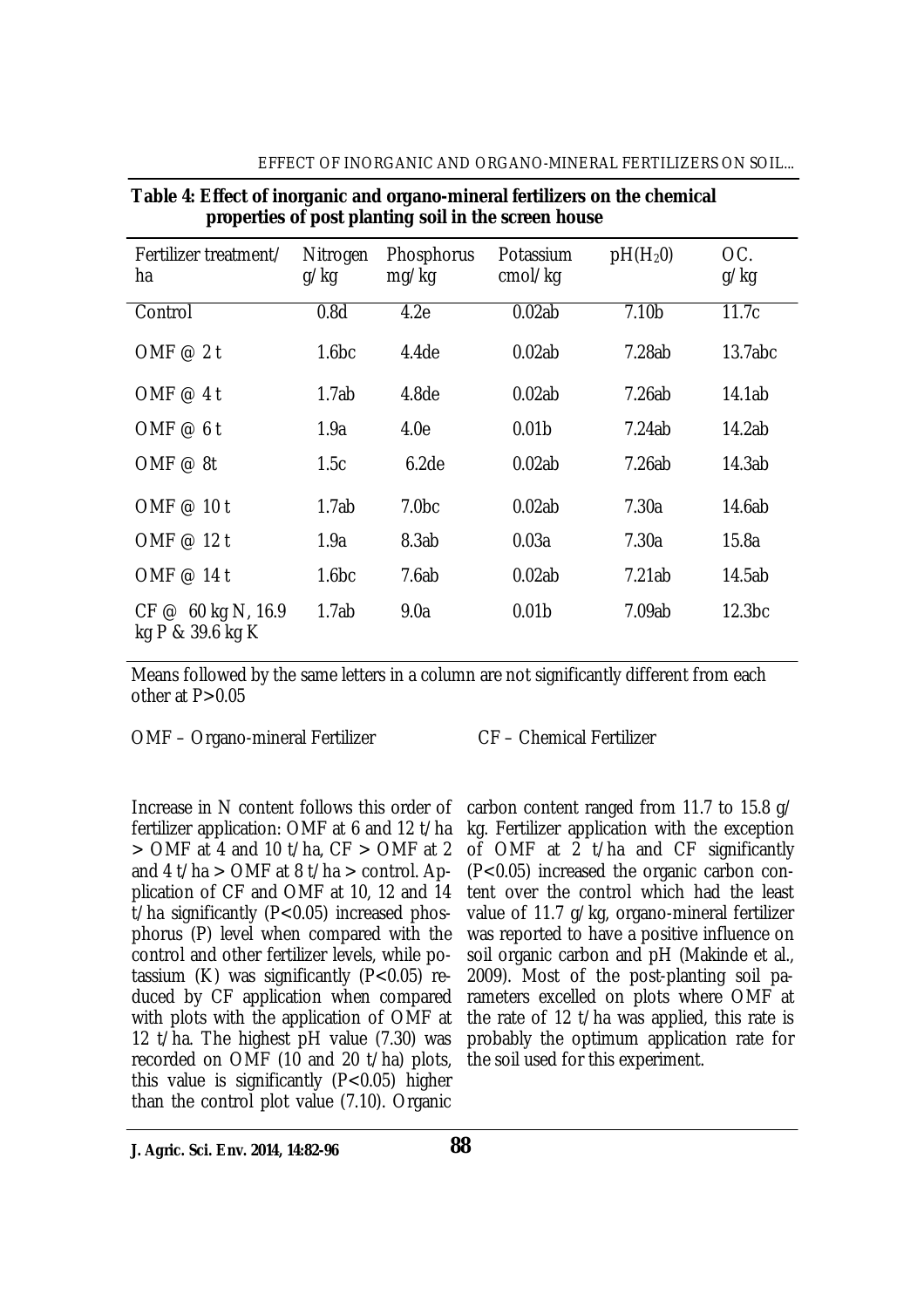| <b>Field experiment</b>                                                                | than ones without fertilizer. In 2007, the                                                        |
|----------------------------------------------------------------------------------------|---------------------------------------------------------------------------------------------------|
|                                                                                        | Flowering, Fruiting and Ripening of minimum number of days to flowering and                       |
| pepper fruit:                                                                          | fruiting were given by plants with the appli-                                                     |
|                                                                                        | In 2006 planting season, pepper flowering cation of 100% CF and OMF+CF (75:25)                    |
|                                                                                        | and ripening were not significantly affected (57 and 70 respectively), while the applica-         |
|                                                                                        | by fertilizer application while pepper fruit- tion of OMF + CF (25:75) and OMF + CF               |
|                                                                                        | ing was significantly ( $p < 0.05$ ) affected. (75:25) significantly ( $P < 0.05$ ) enhanced pep- |
|                                                                                        | Number of days to 50% fruiting ranged per ripening, (120 days) above control and                  |
| from 65-77, pepper plants with the applica- other fertilizer treated plants (Table 5). |                                                                                                   |
| tion of OMF+CF (75:25) fruited earlier                                                 |                                                                                                   |

| Table 5: Effect of Inorganic and Organo-Mineral Fertilizers applied at varying |
|--------------------------------------------------------------------------------|
| levels on the number of days to 50 % flowering, fruiting and ripening of       |
| pepper plants on the field.                                                    |

| Treatment/ha                                   | Year | No. of days to<br>50 % flowering | No. of days to<br>50 % fruiting | No. of days to<br>50 % ripening |
|------------------------------------------------|------|----------------------------------|---------------------------------|---------------------------------|
|                                                | 2006 |                                  |                                 |                                 |
| Control                                        |      | 62                               | 77a                             | 141                             |
| 100% OMF (12 t)                                |      | 55                               | 68ab                            | 126                             |
| 100 % CF (60 kg N, 19.6 kg<br>$P$ , 39.6 kg K) |      | 53                               | 73ab                            | 130                             |
| OMF + CF (50:50)                               |      | 56                               | 70ab                            | 140                             |
| $OMF + CF (25:75)$                             |      | 57                               | 67ab                            | 117                             |
| $OMF + CF (75:25)$                             |      | 59                               | 65 <sub>b</sub>                 | 113                             |
|                                                |      | <b>NS</b>                        |                                 | <b>NS</b>                       |
|                                                | 2007 |                                  |                                 |                                 |
| Control                                        |      | 77a                              | 83a                             | 130a                            |
| 100% OMF (12 t)                                |      | 71ab                             | 75 <sub>b</sub>                 | 125 <sub>b</sub>                |
| 100 % CF (60 kg N, 19.6 kg<br>$P$ , 39.6 kg K) |      | 57c                              | 72 <sub>b</sub>                 | 125 <sub>b</sub>                |
| $OMF + CF (50:50)$                             |      | 66 <sub>bc</sub>                 | 75 <sub>b</sub>                 | 125 <sub>b</sub>                |
| $OMF + CF (25:75)$                             |      | 66 <sub>bc</sub>                 | 72b                             | 120 <sub>c</sub>                |
| $OMF + CF (75:25)$                             |      | 64 <sub>bc</sub>                 | 70 <sub>b</sub>                 | 120 <sub>c</sub>                |

Means followed by the same letters in a column are not significantly different from each other at P>0.05

OMF – Organo-Mineral Fertilizer CF – Chemical Fertilizer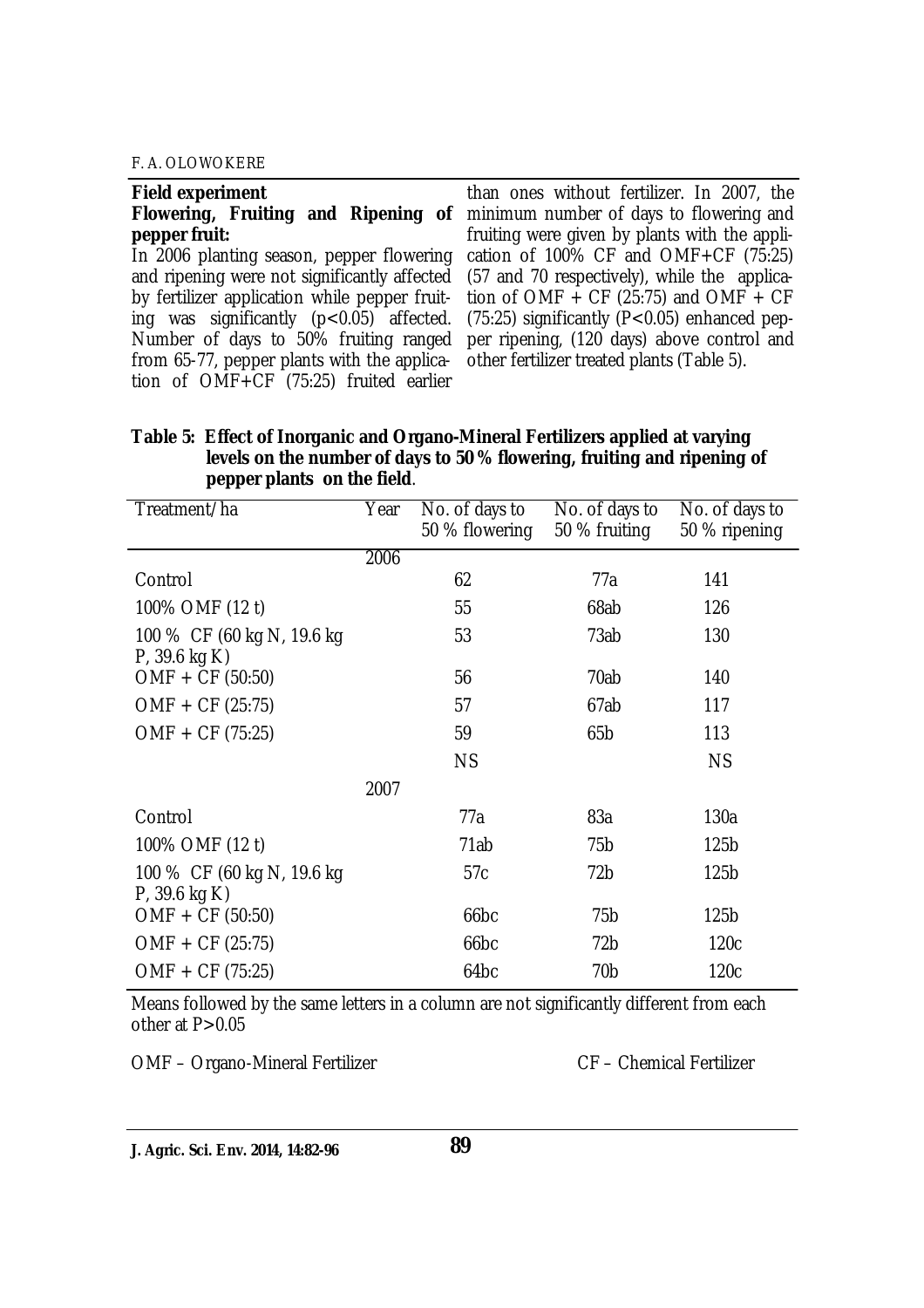#### **Vitamin C contents**

Vitamin C contents of pepper fruits in 2006 ranged from 1.3 mg/100g to 7.20 mg/100g, plants which received OMF+CF (75:25), OMF + CF (25:75) and OMF + CF (50:50) had vitamin C contents which were significantly (p<0.05) higher than the control and CF treated plants. The highest vitamin C content (7.20 mg/100g) was observed in pepper fruits treated with OMF + CF  $(75:25)$ , followed by this was OMF + CF (25:75) and the lowest (1.13 mg/100g) was from CF treated plants, this value was not significantly different from that of the control. A similar trend was observed in the year 2007, fertilizer application with the exception of 100% OMF significantly (p<0.05) increased vitamin C in pepper fruits compared to the control. Increase in vitamin C content followed this order of fertilizer application: OMF + CF (75:25) > OMF + CF (50:50) > OMF + CF (25:75) > 100 % CF > 100 % OMF > Control (Table 6). Organo-mineral fertilizer and chemical fertilizer were judiciously combined using the ratio of 75:25 since all the parameters evaluated excelled with this treatment. High and sustained crop yields can be obtained with judicious and balanced NPK fertilization combined with organic matter amendment (Kang and Balasubraman, 1990; Makinde *et al*., 2001). Makinde *et al*., (2010) reported that Pacesetter Grade B organic fertilizer (PGB)  $+$  NPK (75:25) was found to be optimum for *Amaranthus cruentus* (L.) production, higher crude protein content and ether extract.

#### **Nitrogen, phosphorus and potassium concentrations in pepper fruit**

Table 7 shows the effect of inorganic and organo-mineral fertilizers on nitrogen, phosphorus and potassium concentration in pepper fruit. In the year 2006, fertilizer ap-

plication with the exception of OMF  $+$  CF  $(50:50)$  and OMF + CF  $(25:75)$  significantly  $(p < 0.05)$  increased the concentration of nitrogen in pepper fruits above the control. The highest value (22.5 g/kg) was from the fruits of plants treated with OMF + CF (75:25), this was followed by the fruits of plants with the application 100 % CF and 100 % OMF (20.8 and 20.4 g/kg respectively). Application of OMF  $+$  CF (50:50) in 2006 significantly ( $p < 0.05$ ) increased potassium concentration in pepper fruit when compared with the control while fertilizer application showed no significant effect on phosphorus concentration. In 2007, nitrogen concentration in pepper fruit was significantly (P<0.05) enhanced by OMF  $+$  CF (25:75) application when compared with the control and 100% OMF while fertilizer application with the exception of CF and OMF + CF (50:50) significantly ( $p < 0.05$ ) increased the potassium concentration in pepper fruit. The highest value (31.7 mg/kg) was observed on plants treated with 100 % OMF followed by this were plants with the application of  $\overline{OMF}$  + CF (25:75) (26.7 mg/kg) and the lowest (13.7 mg/kg) was from unfertilized plants (control). All fertilizer treated plants had significantly ( $p < 0.05$ ) higher phosphorus concentrations in their fruits when compared with the control, highest value (3.5 mg/100g) resulted from  $OMF+CF$  (75:25), followed by this is 100% OMF (3.4 mg/100g) and 100% CF (2.4 mg/100g). Highest nutrient values were obtained in fruits where both organo-mineral and chemical fertilizers were applied, a similar observation was reported by Mahmud et al., 2009 that application of organic and inorganic fertilizers in combination increased the quality of plants. This was due to the complementary effect of the fertilizers. . Adequate nutrients were supplied by the fertilizer combination and nutrient loss in form of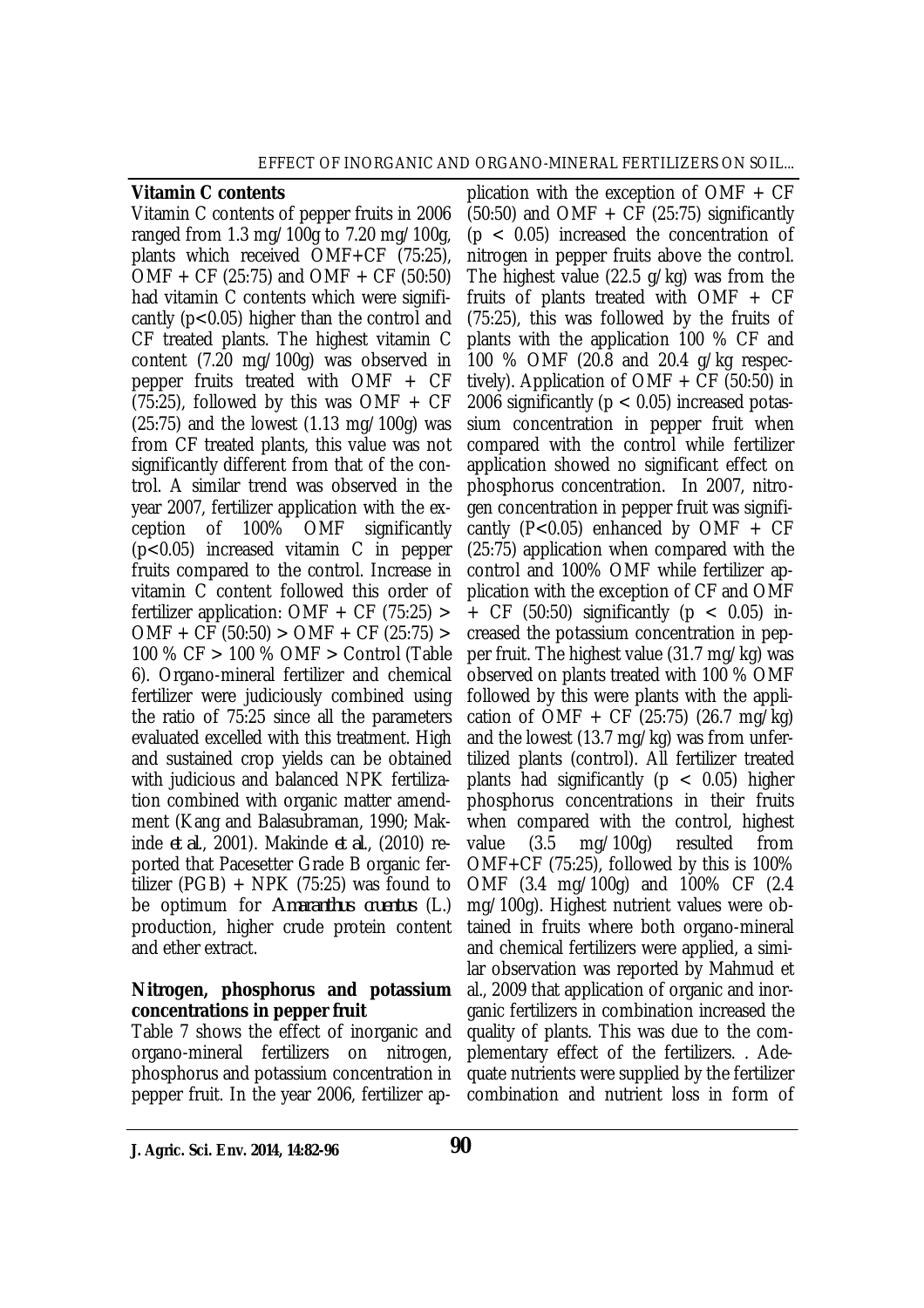leaching was prevented by the organic portion of the fertilizer, thus, plants took up enough nutrients which were transported to the fruits. Nitrogen, phosphorus and organic carbon contents of soil were not significantly affected by fertilizer application in both years, this may be due to the low contents of the above in both the soil and OMF used. Application of 100% OMF, OMF+CF (50:50) and OMF+CF (25:75) OMF+CF (75:25) (Table 8). significantly (P<0.05) increased phosphorus content (10.8, 9.7. 10.5 mg/kg respectively) above the control in 2006 while only 100% OMF significantly (P<0.05) increased P above the control in 2007. Post-planting soil pH was increased to 7.4 by 100% OMF application, this value was significantly (P<0.05) higher than the value obtained for control and other fertilizer treatments except

| Table 6: Influence of inorganic and organo-mineral fertilizers applied at varying |
|-----------------------------------------------------------------------------------|
| levels on the vitamin C content of pepper on the field                            |

| Treatment/ha                              | Year | Vitamin c content (mg/100g) |
|-------------------------------------------|------|-----------------------------|
|                                           | 2006 |                             |
| Control                                   |      | 1.30c                       |
| 100% OMF (12 t)                           |      | 1.90 <sub>bc</sub>          |
| 100 % NPK (60 kg N, 19.6 kg P, 39.6 kg K) |      | 1.13c                       |
| $OMF + CF (50:50)$                        |      | 3.1 <sub>b</sub>            |
| $OMF + CF (25:75)$                        |      | 3.40 <sub>b</sub>           |
| $OMF + CF (75:25)$                        |      | 7.20a                       |
|                                           | 2007 |                             |
| Control                                   |      | 0.29c                       |
| 100% OMF (12 t)                           |      | 0.92 <sub>bc</sub>          |
| 100 % CF (60 kg N, 19.6 kg P, 39.6 kg K)  |      | 1.20 <sub>b</sub>           |
| $OMF + CF (50:50)$                        |      | 1.28 <sub>b</sub>           |
| $OMF + CF (25:75)$                        |      | 1.26 <sub>b</sub>           |
| $OMF + CF (75:25)$                        |      | 2.60a                       |

Means followed by the same letters in a column are not significantly different from each other at P>0.05

OMF – Organo-Mineral Fertilizer CF – Chemical Fertilizer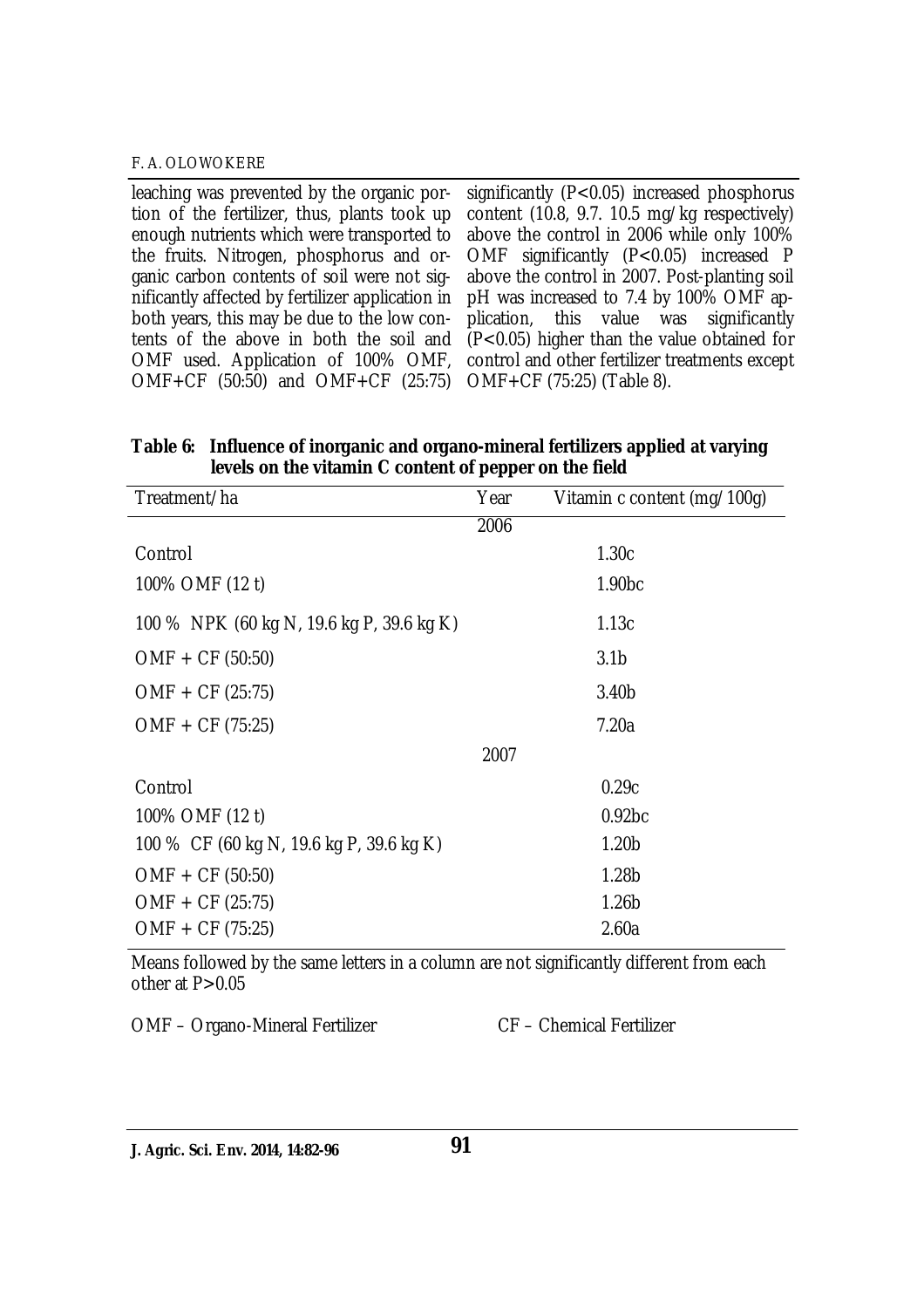| Effects of Inorganic and Organo-Mineral Fertilizers applied at varying<br>Table 7:<br>levels on N, P and K concentrations in pepper fruit on the field |      |                    |                  |                    |  |
|--------------------------------------------------------------------------------------------------------------------------------------------------------|------|--------------------|------------------|--------------------|--|
| Treatment/ha                                                                                                                                           | Year | N g/kg             | $P$ mg/kg        | $K$ mg/kg          |  |
|                                                                                                                                                        | 2006 |                    |                  |                    |  |
| Control                                                                                                                                                |      | 16.7c              | 1.6              | 49.3b              |  |
| 100% OMF (12 t)                                                                                                                                        |      | 20.4ab             | 2.2              | 55.7ab             |  |
| 100 % CF (60 kg N, 19.6 kg<br>$P$ , 39.6 Kg K)                                                                                                         |      | 20.8ab             | 3.0              | 55.3ab             |  |
| $OMF + CF (50:50)$                                                                                                                                     |      | 17.6 <sub>bc</sub> | 4.1              | 61.0a              |  |
| $OMF + CF (25:75)$                                                                                                                                     |      | 19.4abc            | 2.7              | 55.7ab             |  |
| OMF + CF (75:25)                                                                                                                                       |      | 22.5a              | 2.5              | 53.7ab             |  |
|                                                                                                                                                        |      |                    | <b>NS</b>        |                    |  |
|                                                                                                                                                        | 2007 |                    |                  |                    |  |
| Control                                                                                                                                                |      | 28.6b              | 0.7d             | 13.7c              |  |
| 100% OMF (12 t)                                                                                                                                        |      | 28.9b              | 3.4a             | 31.7a              |  |
| 100 % CF (60 kg N, 19.6 kg<br>$P$ , 39.6 Kg K)                                                                                                         |      | 32.1ab             | 2.4 <sub>b</sub> | 21.7 <sub>bc</sub> |  |
| OMF + CF (50:50)                                                                                                                                       |      | 33.5ab             | 3.0ab            | 17.3 <sub>bc</sub> |  |
| $OMF + CF (25:75)$                                                                                                                                     |      | 38.0a              | 1.5c             | 26.7ab             |  |
| OMF + CF (75:25)                                                                                                                                       |      | 32.0ab             | 3.5a             | 24.3ab             |  |

#### EFFECT OF INORGANIC AND ORGANO-MINERAL FERTILIZERS ON SOIL...

Means followed by the same letters in a column are not significantly different from each other at P>0.05

OMF – Organo-Mineral Fertilizer CF – Chemical Fertilizer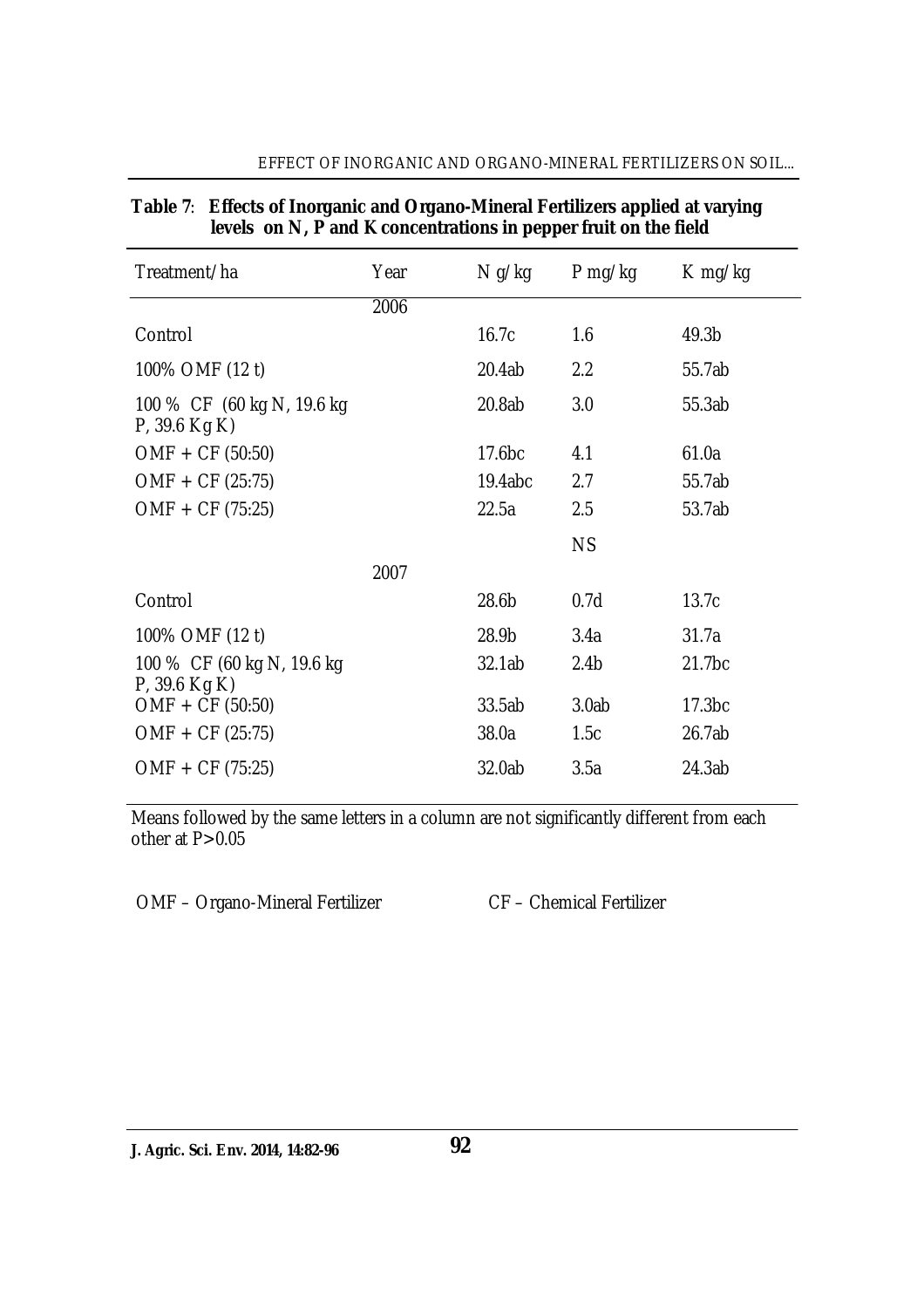| on the chemical properties or post planting son on the neig |      |                  |                            |                    |            |                           |
|-------------------------------------------------------------|------|------------------|----------------------------|--------------------|------------|---------------------------|
| Treatments/ha                                               | Year | Nitrogen<br>g/kg | <b>Phosphorus</b><br>mg/kg | Potassium<br>mg/kg | $pH(H_20)$ | $\overline{OC}$ .<br>g/kg |
|                                                             | 2006 |                  |                            |                    |            |                           |
| Control                                                     |      | 0.7              | 3.7 <sub>b</sub>           | 5.0                | 7.1bc      | 7.7                       |
| 100% OMF (12 t)                                             |      | 1.7              | 10.8a                      | 5.7                | 7.4a       | 9.1                       |
| 100 % CF (60 kg N,<br>19.6 kg P, 39.6 Kg K)                 |      | 1.9              | 6.1ab                      | 5.0                | 7.0c       | 8.1                       |
| $OMF + CF (50:50)$                                          |      | 1.7              | 9.7a                       | 5.7                | 7.2bc      | 8.1                       |
| $OMF + CF (25:75)$                                          |      | 2.9              | 10.5a                      | 6.0                | 7.1bc      | 8.5                       |
| $OMF + CF (75:25)$                                          |      | 1.8              | 8.1ab                      | 5.3                | 7.3ab      | 9.2                       |
|                                                             |      | <b>NS</b>        |                            | <b>NS</b>          |            | <b>NS</b>                 |
|                                                             | 2007 |                  |                            |                    |            |                           |
| Control                                                     |      | 1.1              | 4.9b                       | 1.9                | 7.1        | 8.1                       |
| 100% OMF (12 t)                                             |      | 1.5              | 7.1a                       | 2.3                | 7.2        | 8.2                       |
| 100 % CF (60 kg N,                                          |      | 1.5              | 6.2ab                      | 2.0                | 7.0        | 8.4                       |
| 19.6 kg P, 39.6 Kg K)<br>$OMF + CF (50:50)$                 |      | 1.5              | 5.9ab                      | 1.7                | 7.0        | 8.5                       |
| $OMF + CF (25:75)$                                          |      | 1.1              | 5.3 <sub>b</sub>           | 1.8                | 7.1        | 8.4                       |
| OMF + CF (75:25)                                            |      | 1.3              | 5.3 <sub>b</sub>           | 2.4                | 7.1        | 8.3                       |
|                                                             |      | <b>NS</b>        |                            | <b>NS</b>          | <b>NS</b>  | <b>NS</b>                 |

**Table 8: Effects of different combinations of inorganic and Organo-mineral fertilizers on the chemical properties of post planting soil on the field**

Means followed by the same letters in a column are not significantly different from each other at P>0.05

OMF – Organo-Mineral Fertilizer CF – Chemical Fertilizer NS – Not Significant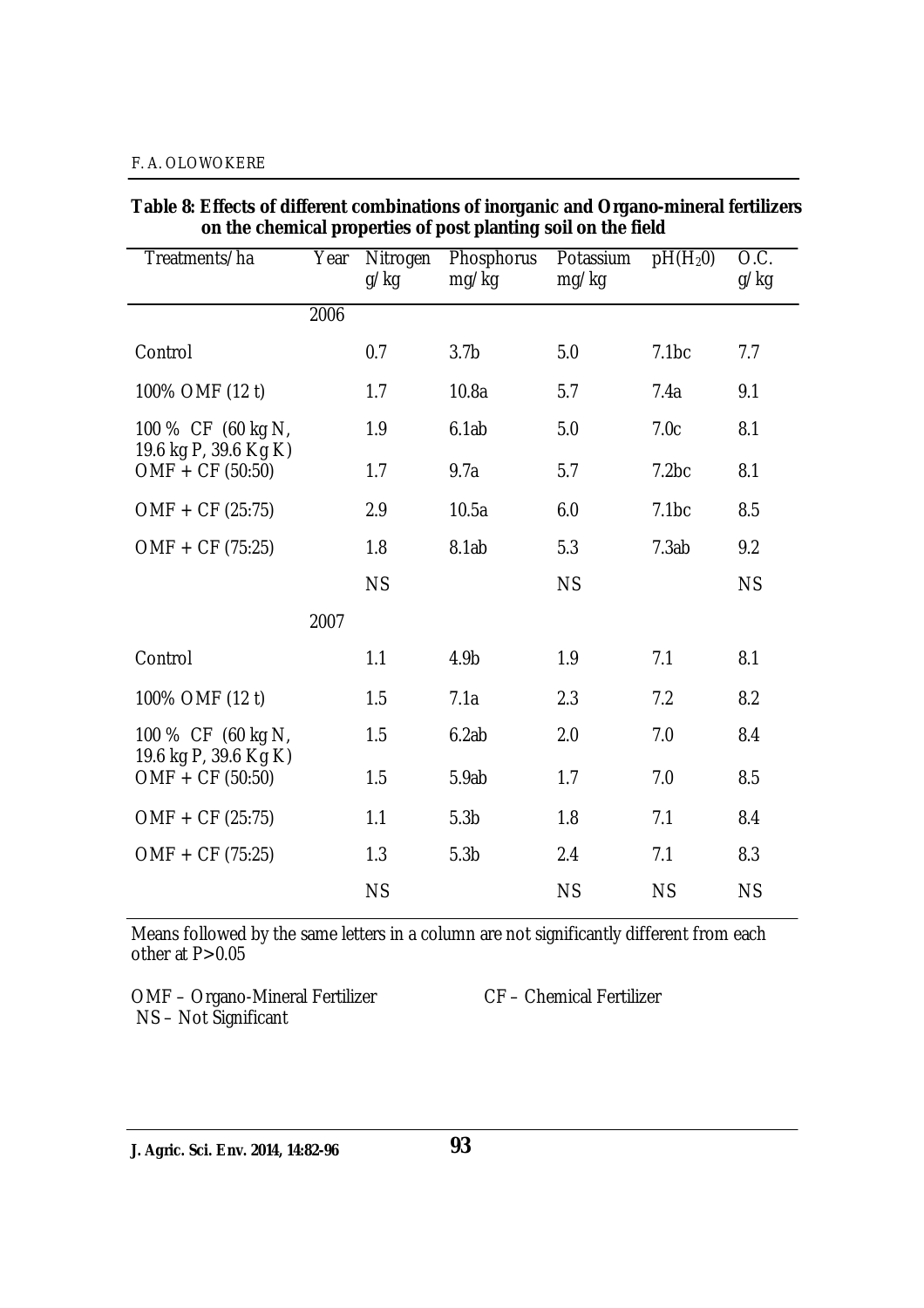Organic based fertilizers also excelled in post-planting soil chemical properties, this is similar to the findings of Adeniyan (2008) who reported that organic fertilizer increased soil chemical properties under cassava production.

## **CONCLUSION**

This study shows that Pacesetter organomineral fertilizer at 12 t/ha or in combination with inorganic fertilizer at 75:25, 25:75 and 50:50 enhanced pepper fruiting, ripening, promotes pepper yield and better pepper quality in terms of vitamin C content and improved soil quality. It is therefore recommended that pepper should be grown with OMF at 12 t/ha, OMF+CF (75:25), OMF+ CF (50:50) for improved yield, nutrient composition and soil quality.

## **REFERENCES**

**Adamu, S. U., Ado, S. G., Eruofor, P. G., Olanrewaju, J. D.** 1994. Variation in the fruit of pepper. *Nigerian Journal of Horticultural Sciences* 2: 10 – 14.

**Adeniyan, O. N.** 2008. Evaluation of NPK fertilizers and poultry manure for soil fertility enhancements and cassava production in two agro ecologies of southwest Nigeria*. Nigerian Journal of Soil Science* 18: 48-53.

**Adeoye, G. O., Agboola, A. A.** 1985. Critical levels for soil pH, available P, K, Zn, and Mn and maize ear leaf content of P, Cu and Mn in sedimentary soil of southwest Nigeria. *Fertilizer Research* 6: 65-71.

**Ahn, P. M.** 1970. 'West African soils '(*Oxford University Press, Oxford*). 332pp

**Avery, D. T.** 1995. Saving the planet with pesticides and plastics. The environmental triumph of high-yielding farming. Hudson Institute. Indianapolis, IN., pp;44.

Bi**, G., Evans, W. B., Spiers, J. M., Witcher, A. L** 2010. Effects of organic and inorganic fertilizers on marigold growth and flowering. *Hortscience* 45 (9): 1373 – 1377.

**Bosland, P. W., Vostava, E. J.** 2000. Peppers. Vegetable and spice Capsicums. *CABI Publishing, New York, U. S. A.* p. 240

**Boyer, R. F.** 1993. Modern Experimental Biochemistry, U, S. A., Benjamin/ Cummings. 433 – 439 pp.

**Bray, R. H., Kurtz, L. T.** 1945. Determination of total, organic, and available form of phosphorus in soils. *Soil Science Society of American Journal* 59: 39-45.

**Bremner, J. M.** 1965. Total nitrogen. In: *Methods of soil analysis*, part 3, ed. C. A. Black. 901. Madison, Wisconsin. : American Society of Agronomy.

**Chatuvedi, S., Kumar, A.** 2012. Bio-diesel waste as tailored organic fertilizer for improving yields and nutritive values of *Lycopersicum esculentum* (tomato) crop. *Journal of Soil Science and Plant nutrition,* 12(4), 801-810.

**Chude, V. O.** 1999. Perspectives of Fertilizer Use in the 21st Century. In: O. Babalola, U. Omoti and A. E. Isenmila (eds.) *Proceedings of the 25th Annual Conference of Soil Science Society of Nigeria held in Benin*, Edo State, Nigeria,  $21st - 25th$  Nov. 1999. 255 - 263 pp.

**Delahaut, K. A., Newenhouse, A. C.**  1997. Growing tomatoes, peppers and eggplants in Wisconsin: A guide for fresh market growers. University of Wisconsin p. 13.

**Doran, J. W., Sarrantonio, M., Liebig** 

**J. Agric. Sci. Env. 2014, 14:82-96 94**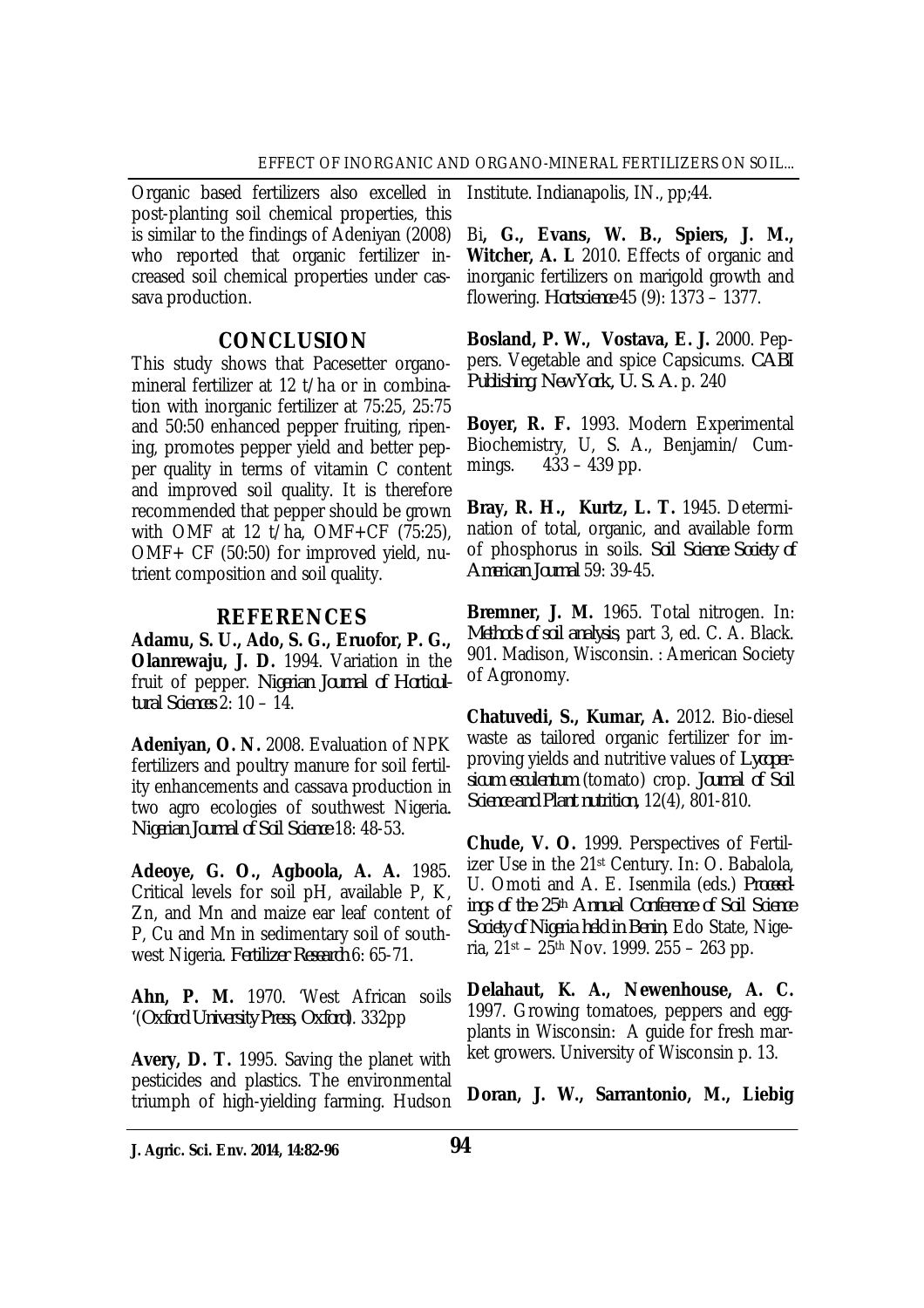1996. Soil Health and Sustainability. *Advances in Agronomy* 56: 42 – 45.

**Hassan, S. I., Mijin, S., Yusoff, U. K., Ding, P., Wahab, P. E. M.** 2012. Nitrate, ascorbic acid, mineral and antioxidant activities of *Cosmos caudatus* in response to organic and mineral based fertilizer ratios. *Molecules* 17(7), 7843-7853.

**International Institute of Tropical Agriculture (IITA)** 1979. Selected methods for soil and plant analysis. Manual series No. 1, *International Institute of Tropical Agriculture*, Ibadan, Nigeria. 70 pp

**Jackson, M. L.** 1964. Soil chemical analysis. Eaglewood Cliffs, N. J.: Prentice Hall.

Javanmardi, J. 2012. Effect of organic based compost teas on pepino (*Solanum muricatum*) growth in organic culture. Proceedings of the 1st International and the 4th National congress on recycling of organic waste in agriculture 26th – 27th April 2012 in Isfahan, Iran pp.1-4.

**Kang, B. T., Balasubraman, V.** 1990. Long term fertilizers trials on Alfisols in West Africa. *In: Transactions of XIV international Soil Science Congress, Kyoto*, Japan (Vol. 4). ISSS, Kyoto, Japan. 4, 350.

**Kekong, M. A., Ayuba, S. A., Alf, A.**  2010. Effect of cow dung and poultry manure droppings on soil chemical properties and yield of garden egg (*Solanum spp*.) in the Sub-Humid Guinea savanna and Rainforest Belts of Nigeria. *Nigerian Journal of Soil Science* 20 (1): 97 – 104.

**Mahmoud, E., Abd El-Kader, N.,** 

ganic and inorganic fertilizers on cucumber yield and some soil properties. *World Journal of Agricultural Sciences* 5 (4):408-414.

**Makinde, E. A., Akande, M. O. and Agboola, A. A.** 2001. Effects of Fertilizer type on Performance of melon in a Maize-melon Intercrop. *ASSET series A*, (2): 151 – 158.

**FDALR (Federal Department of Agricultural Land Resources)** 1990. Soil Map of Nigeria Project: Soil of Ogun State, pp. 63 – 65; 148.

**Makinde, E. A., Eniola, H. T., Fagbola, O.** 2009. Effect of organic, organomineral and NPK fertilizers on soil pH, organic matter and micronutrient contents in two soil types in Nigeria. *Research on Crops* 10(1):77- 85.

**Makinde Esther, A., Fagbola O., Akinrinde, E. A., Makinde, E. A.** 2010. Effects of organic, organomineral and NPK fertilizer treatments on the quality of *Amaranthus cruentus* (L) on two soil types in Lagos, Nigeria. *Nature and Science* 8 (3),56-62.

**Mclean, E. O.** 1982. Soil pH and lime requirement. pp. 199-224. In: Page et al. (eds). Method of Soil Analysis part 2. Chemical and microbial properties, 2nd ed. Agron. Monog. 9 ASA and SSSA, Madison WI.

**Nelson, D. W., Sommers, L. E.** 1996. Total carbon, organic carbon and organic matter, p. 961-1010. In: D. L. Sparke (Ed.). *Methods of soil analysis Part 3.* Chemical methods SSSA Book Series No. 5. ASA and SSSA, Madison, WI.

**Robin, P., Akkal-Corfini, N., El-** Production and utilization strategies of or-**Rahman, L.** 2009. Effects of different or- ganic fertilizers for organic farming: an eco-**SadiqueShaikh, M., Patil, M. A.** 2013.

**J. Agric. Sci. Env. 2014, 14:82-96 95**